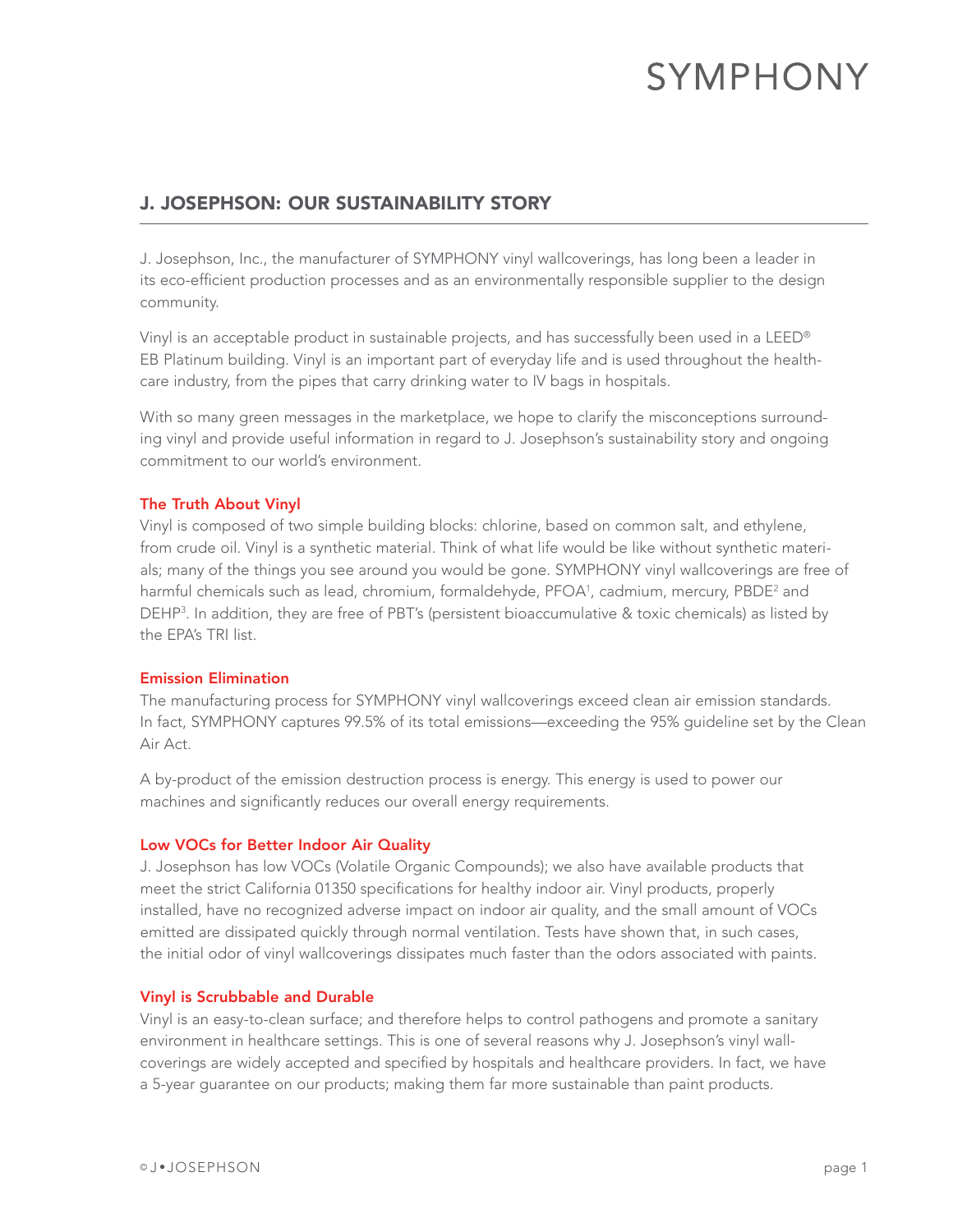# **SYMPHONY**

#### Vinyl Wallcoverings Can Be Permeable

J. Josephson offers microventing (in-house) as an option for any of its designs that provides a permeable or breathable surface that can potentially help prevent the growth of mold and mildew. J. Josephson's microventing technology has no impact on the strength and beauty of the wallcovering and can be used in situations where condensation build-up is a concern.

#### Vinyl Recycling Program

Vinyl is highly recyclable and post-industrial, pre-consumer and post-consumer waste can be fabricated into products such as, garden hoses, pipes and sound-deadening panels for automobiles —importantly not sent to landfills when their useful life is concluded. J. Josephson has an initiative in place to reclaim and recycle vinyl wallcoverings. If you are removing vinyl from a project, please contact us so that we may recycle together and reduce the strain on our landfills.

#### Manufacturing Recycling Initiatives

J. Josephson has long been committed to reducing waste from its manufacturing processes and has a remarkable recycling program in place.

- Recycle printed and unprinted vinyl waste for use in alternative manufacturing processes
- Recycle printed, embossed/laminated material
- Recycled 2 million pounds of vinyl waste each year
- Recycle 100% of printing inks
- Recycle the heat generated from our compressors to heat our facility in the wintertime

In addition, J. Josephson has made it a priority to innovate state-of-the art environmentally conscious manufacturing processes:

- Use NON-HAPs inks
- Lowered VOCs (Volatile Organic Compounds) emissions by installing a closed-loop ink dispensing system
- Installed a more efficient lighting program throughout the facility; lowering lighting energy usage by 75%

#### HAPs Free Inks

J. Josephson, Inc. continues its commitment to the environment by utilizing only HAPs (Hazardous Air Pollutants) free inks. J. Josephson recycles 100% of its printing inks in a sophisticated oxidizer that reduces energy consumption—generating heat that can be returned to the operation and virtually eliminating any hazardous emissions of carbon monoxide. Due to this, SYMPHONY vinyl wallcoverings are not required to file an annual report according to the EPA's (Environmental Protection Agency) regulations on TRI (Toxic Release Inventory).